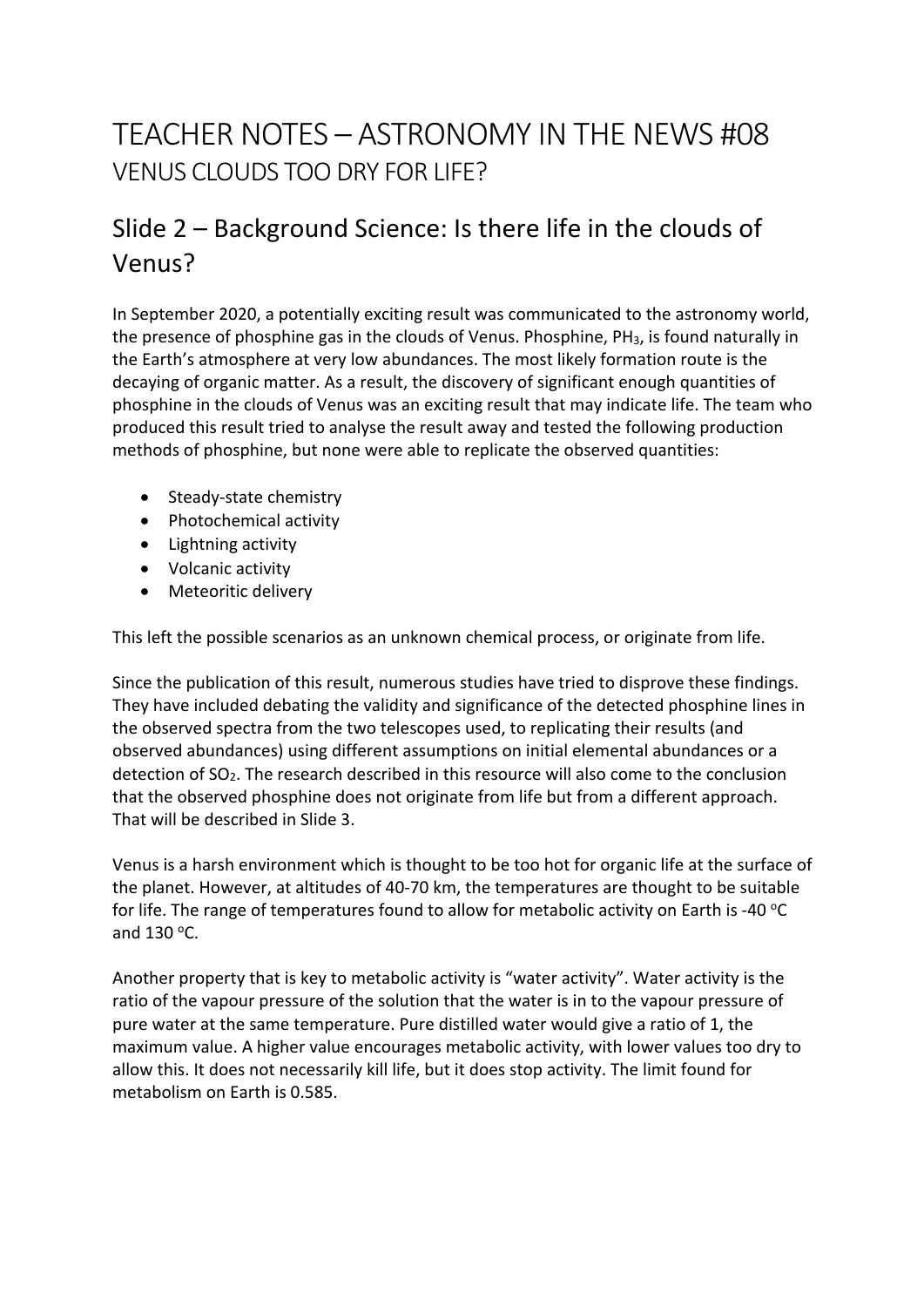#### IMAGES:

- 1. (Top left) Ranges of water activity where metabolism is observed on Earth for different types of life. Bacteria is limited to values above 0.75, whilst Eukarya are able to metabolise down to levels of 0.585. (This figure shows the old value of 0.605).
- 2. (Top middle) Venus image taken in the ultraviolet wavelengths from the NASA Pioneer Venus Orbiter. These wavelengths reveal the cloud structure in the atmosphere.
- 3. (Top right) Model of the temperatures found on Venus as a function of altitude, with the measured temperatures indicated by the red line. Life on Earth shows metabolic activity between temperatures of -40  $\degree$ C and 130  $\degree$ C, which is in the altitude range of the cloud layers on Venus.
- 4. (Bottom) The spectrum from the James Clerk Maxwell Telescope at the wavelength associated with PH<sub>3</sub>. The red line is a model that would show the abundance of  $SO<sub>2</sub>$ required to replicate the observed absorption.  $SO<sub>2</sub>$  is postulated to be the cause of the observed spectrum but the authors of the original Venus cloud paper (Greaves et al.) argue that an abundance that is six standard deviations above the usually observed abundance would be required to replicate the spectrum. (My opinion on this spectrum is that it's hard to argue there's a detection at all, and you can see why there is such debate over the result.)

### Slide 3: Are the clouds too dry?

The first assumption made was that life on Venus would require the same conditions as Earth. This may not be the case, but it's the only assumption that can be made.

The clouds of Venus contain very high concentrations of sulphuric acid, with various concentrations found. A high concentration of acid is not necessarily a barrier to life, with an archaeon found on Earth growing at a pH of -0.06. This, however, only corresponds to a concentration of 11.6%. The concentrations of sulphuric acid found on Venus are between 77.8 and 99.2 %. Terrestrial life cannot handle these concentrations of acid, so the conditions for life on Venus would have to be fundamentally different to Earth.

The temperatures suitable for life, -40  $\degree$ C and 130  $\degree$ C, and concentrations of sulphuric acid had water activities calculated, with intermediate values extrapolated from models. By comparing these calculations to the measured sulphuric acid concentrations, the current water activities can be derived. These values were found to correspond to water activities of 0.00003 to 0.0037. These are much smaller than those found on Earth that allow for metabolism, and is a large distance thermodynamically to bridge for life on Venus to be significantly different than that on Earth. For the cloud droplets to be habitable, water activity would have to be strongly out of equilibrium compared to the rest of the clouds, which is not thought to be the case. The fact that the water activity is so low, means the clouds are too dry to support life.

However, by making these calculations on other planets, the conditions in the clouds of Jupiter could be suitable for life as the values of water activity found are permissible for life.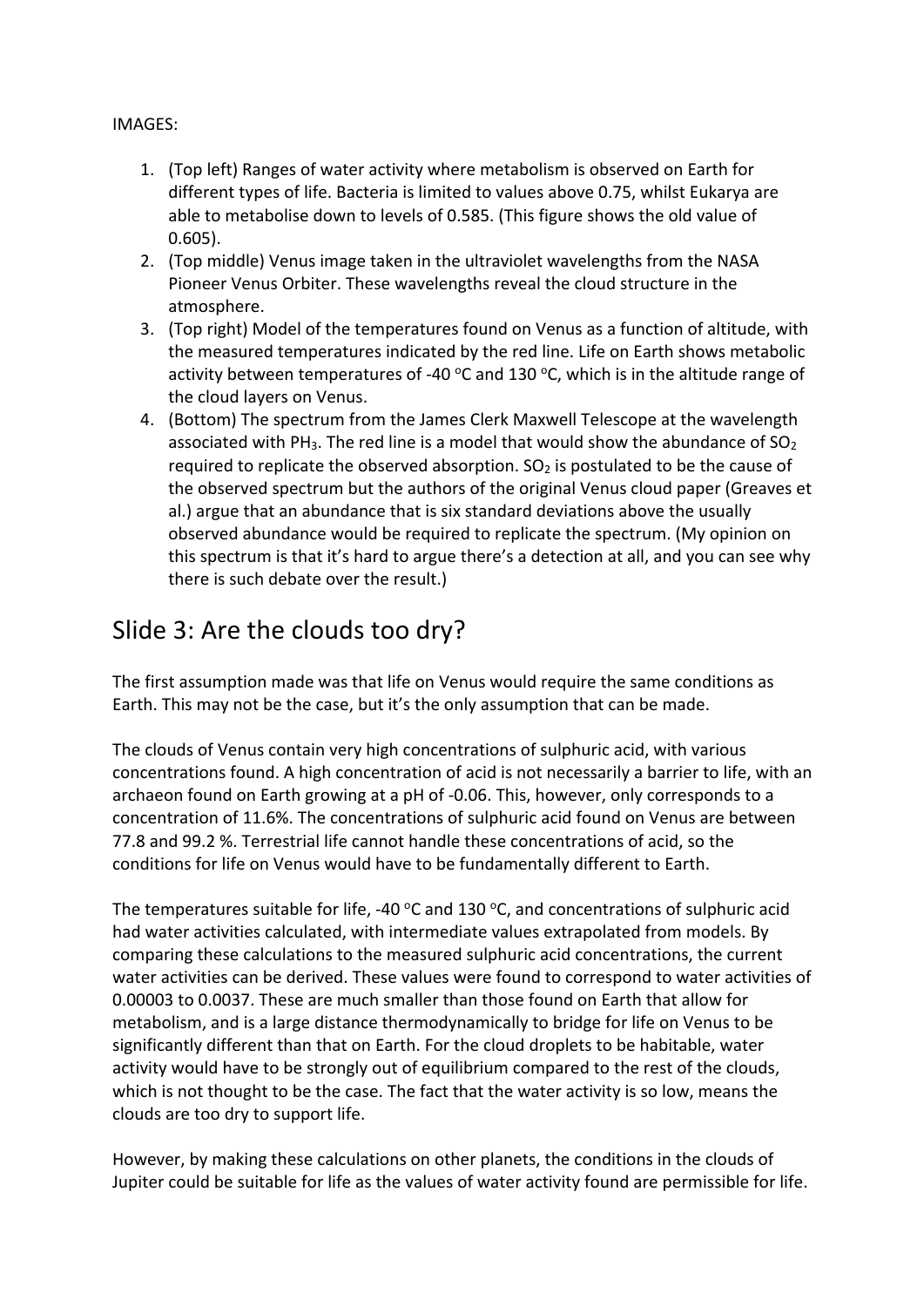On Mars, water activity in clouds is found to be slightly below the permissible range due to the presence of ice, while on Earth clouds are habitable until the middle stratosphere.

The article that this resource is built off can be found here:

https://www.bbc.co.uk/news/science-environment-57641247

A free version of the research paper that is described can be found here. I would note that I do not know how this article will remain free:

https://www.nature.com/articles/s41550-021-01391-3.epdf?sharing\_token=8 whW4dj0cJU8ONKGVLOCNRgN0jAjWel9jnR3ZoTv0O225BglaFMXCIxxPfj3DGxnDVdSSCxgC2 UkwjZZg1Pl9WXxavsSg9m45Y3xe8kbUQ24pgCL4KNT6A1ndpBMhxYebsljCyQA3woieM-AvFPquvBHSE09VBRROc1wklWetGF9VwNWk8leuXs6ua4HTStJB-TwnbsJZsAYXbVRBTGRmN3s8Ykv\_hFWBwP9AIf4Jo%3D&tracking\_referrer=www.bbc.co.uk

#### IMAGES:

- 1. (Left) Sulphuric acid concentrations vs. temperature, with the associated water activity represented by the colour scale. These values are calculated from laboratory experiments, and the temperature range given is  $-40^{\circ}$ C and 130 °C. On top of the colour scale are some lines representing various values. The most extreme line to the left is a pH of -0.06. This is the acidity limit to metabolic activity for life found on Earth. The other lines are lines of constant water activity. The furthest left is 0.585, the limit on Earth with those to the right representing 0.01, 0.001, and 0.0001. The observed sulphuric acid concentrations on Venus are represented by the grey dots. This demonstrates that the water activity values on Venus are too dry to allow for metabolism.
- 2. (Right) Water activity vs. altitude on Venus. This shows the altitudes at which there is an increase in water activity, but as evidenced by the previous plot, these are still too long for metabolism.
- 3. (Centre) Temperature vs. water activity in the clouds of Jupiter at an altitude where water, due to the pressures involved, is in liquid form. This demonstrates that the water activity would be suitable for metabolic activity where temperatures are between -40 $\degree$ C and 10 $\degree$ C.

### Slide 4 – Activity: Discussion Activity

The activity for this week is a discussion of some of the results that are presented. The three questions on the slides are:

- How do values of pH become negative?
- Do you believe the detection of phosphine, is it a significant feature in the spectrum?
- If the phosphine is not caused by metabolism, what other processes could cause it?

The first question is answered because of how pH is calculated. This is a difficult question but explains to the students that the range of pH is not limited to the one they are taught.